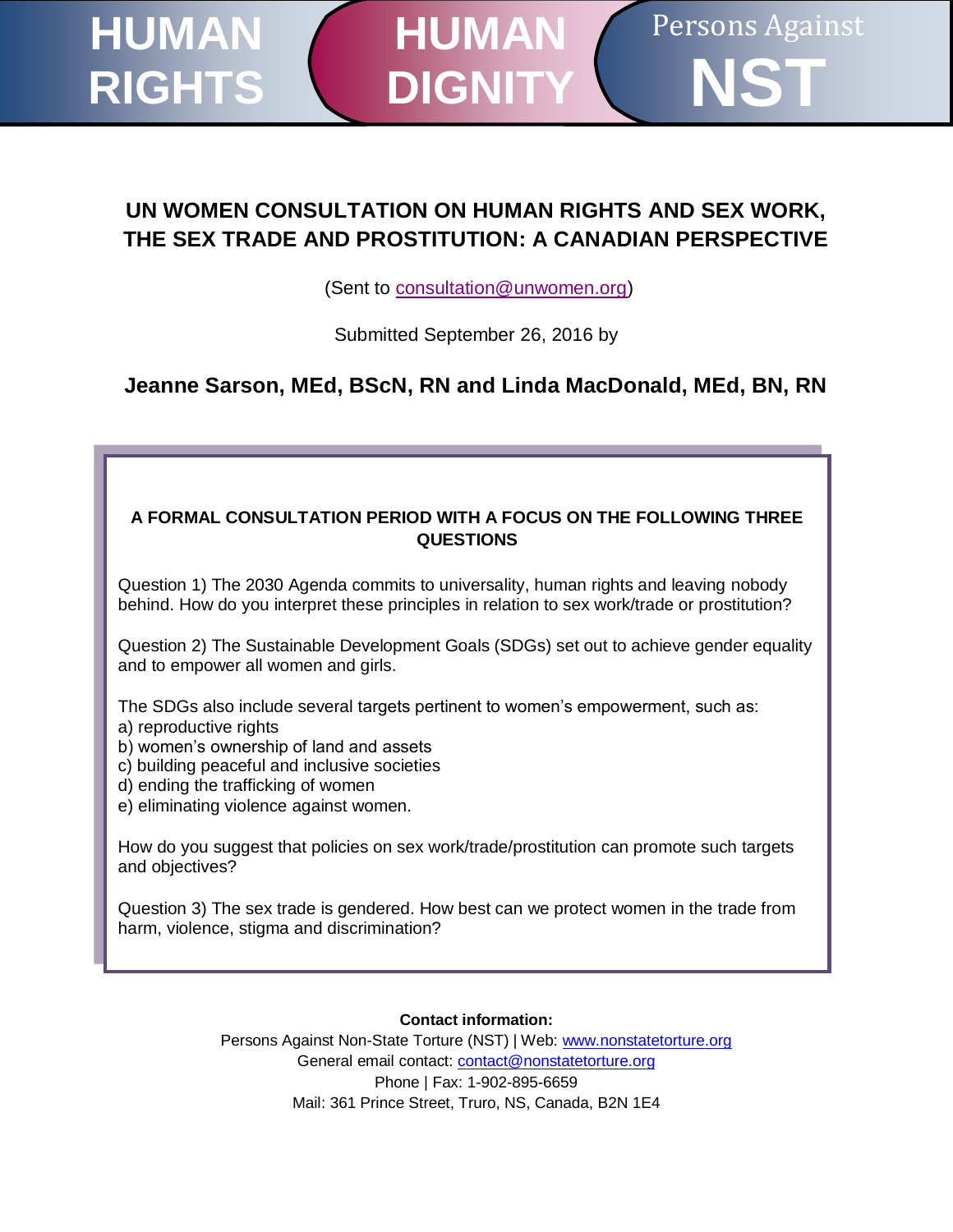## **RESPONDING TO QUESTION 1**

Utilizing the principles of "universality, human rights and leaving no one behind" in relation to "sex work/trade or prostitution" must not begin with women, or young women over 18 years of age; it must begin with the girl infant. "Sex work/trade or prostitution" is generally spoken of from an adult-based perspective ignoring that in a patriarchal dominated social world sexism and misogyny are fundamental foundations to the global inequality of women, as are misopedia and *childism* fundamental to the inequality of the girl child. Misopedia and childism are discriminatory biases clearly evident in UN Women question number 2. It declares that the "SDGs set out to achieve gender equality and to empower all women and girls" then immediately eliminates and invisibilizes the girl child from question 2, (a) to (e) statements. In particular, these two statements must read d) ending the trafficking of women *and girls* and e) eliminating violence against women *and girls*, if UN Women is serious about "leaving nobody behind" and upholding the universal human right principle of equality for girls. The exclusion of the chronic sexualized victimization inflicted against the girl child trafficked, conditioned, prostituted, or born into "sex work/trade or prostitution" will reinforce a destructive discriminatory perspective that will shape their future of inequality, objectification, and dehumanization, shaping a 'no way out' of "sex work/trade or prostitution"; this becomes a gendered place in society for adult women, the majority having endured chronic sexualized victimizations as girls.

## **RESPONDING TO QUESTION 2, particularly to items d-e**

As previously stated in question 1, the following two points (d) "ending the trafficking of women" and (e) "eliminating violence against women" must be discussed from the non-discriminatory human rights SDGs perspective that is inclusive of the girl child, otherwise, we would be willfully responding dishonestly when addressing UN Women's questions on "sex work/trade or prostitution". We are into our  $24<sup>th</sup>$  year of focused professional work identifying that non-State torture is suffered by exploited girls of all ages prior to 'becoming' the legal age of 18 and presumed capable of making an informed choice when "sex work/trade or prostitution" victimization is all they know.

Following are six questions with 'simple' answers we have professional insights on, in that human trafficking for sexualized exploitation or 'prostitution' can and does involve the risk of suffering torture by non-State actors—by parents and their friends, by pimps and johns—sellers and buyers of human beings, predominately girl children and women. The six questions and answers are:

- **Does legalizing "sex work/trade or prostitution" of women protect the young from the pimps/traffickers and johns?** *No, it does not.*
- **How young is young in the supply and demand chain for the "prostitution" of children?** *It starts with demands for infants.*
- **Who are the suppliers that meet the demand for the exploited "prostituted" young?** *They can be parent(s), other relatives, boyfriends, pimps, pornographers, human traffickers, drug dealers, gangs or rings, and people in authority or trusted for example.*

Page  $\boldsymbol{\sim}$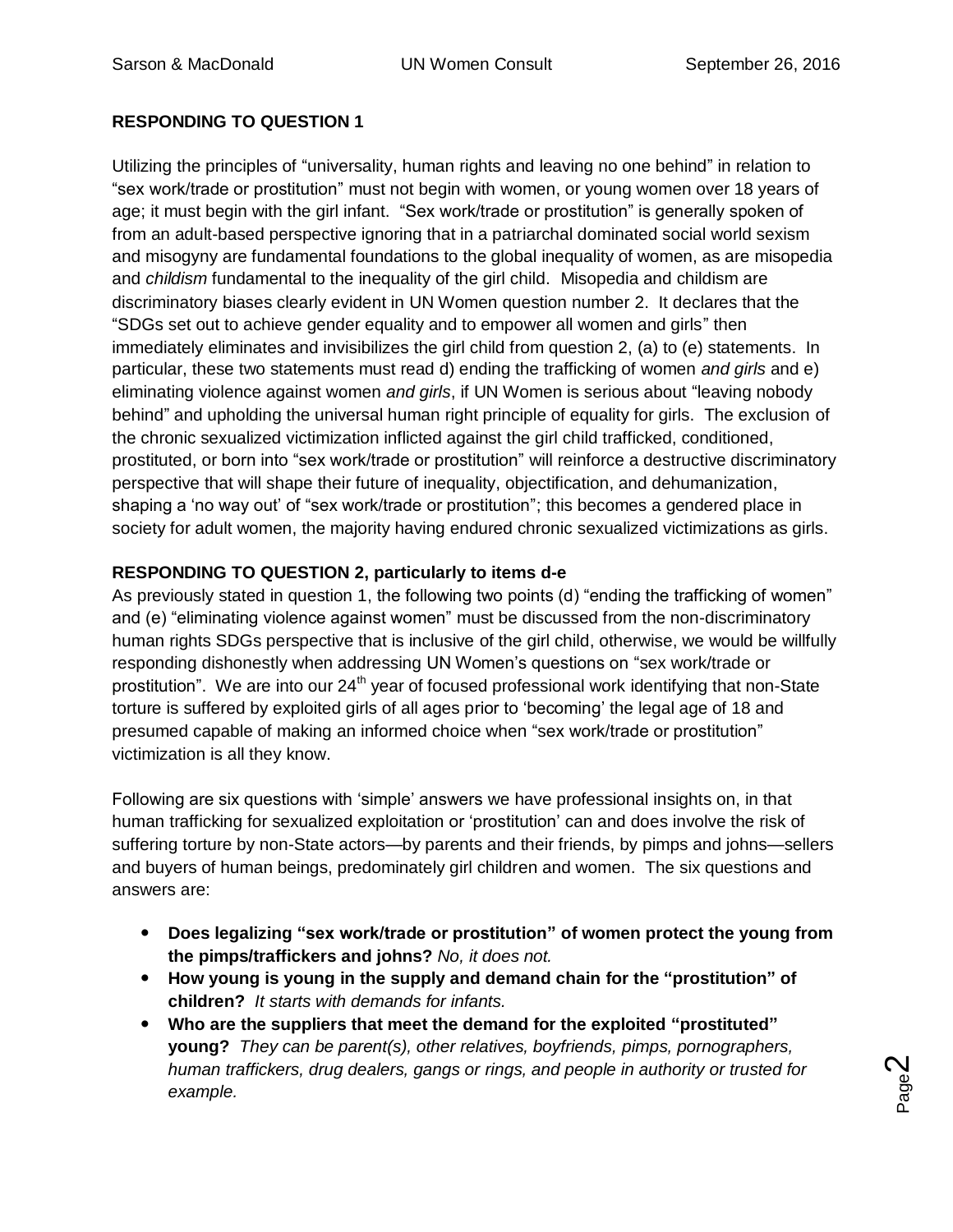- **Is there a "prostitution" demand for young girls who have been conditioned by their parent(s) or others to withstand sexualized torture?** *Yes, there is.*
- **How many sexualized torture ordeals might a child/woman suffer?** *We estimate for a woman who was born to non-State torture, human trafficking exploiting family-based operators and unable to escape until age 20, has endured at least over 24,000 "prostitution" torture rapes, not counting sadomasochism involving electric shocking, objects, weapons, bestiality, and torture 'pornographic' ordeals.*
- **What social and legal attitudes can develop to normalize exploitive sexualized torture?** *According to a response received from Stats Canada when asked how they tracked sexualized torture perpetrated by private individuals they explained that; "It is just regular torture [emphasis added] between two individuals and called non-state actor torture . . . . all kinds of implications and exceptions for S&M (re: consent to torture);* (email communication, July 27, 2009). They did not address the torture and bondage of exploited child.

# **The Canadian Reality is:**

- Canadian opinion is that 78 percent of girls under aged 16 are not in "prostitution" by choice; that 67 percent are exploited against their will, and 70 percent of those brought into Canada are illegally exploited; $<sup>1</sup>$ </sup>
- A Canadian federal police force report suggests that sexualized exploitation is often linked to organized crime and internet recruitment of underage girls;<sup>2</sup> and that non-State torture is inflicted by exploiters: $3$
- Between September 2002, and March 2009, Cybertip.ca examined child sexualized exploitative websites, of 4,110 images 82.1% were of children under 12 years old, extreme sexualized violence was inflicted against children under eight years old, 83% of the images were of the girl child, and images included infants and toddlers.<sup>4</sup>
- Northern Canadian aboriginal women and children, who identified surviving sexualized exploitation, report the exploiters were family members, boyfriends, and friends.<sup>5</sup>
- In the Canadian province of Manitoba, the average age when adults were first "prostituted" was aged 13 to 14 years but children as young as nine years suffered being prostituted. 6

Page ო

 $\overline{a}$ <sup>1</sup> Canadian Women's Foundation. (n.d.) *End human trafficking*. Retrieved from <http://www.canadianwomen.org/trafficking>

<sup>2</sup> Royal Canadian Mounted Police. (2010). *Human trafficking in Canada: A threat assessment. (Summary)*. Retrieved from <u>http://www.rcmp-grc.gc.ca/pubs/ht-tp/htta-tpem-eng.htm</u><br><sup>3</sup> The Human Trafficking National Coordination Centre. (2013, October). *Domestic human trafficking for sexual* 

*exploitation in Canada*, p. 22. Royal Canadian Mounted Police.

<sup>4</sup> Bunzeluk, K. (2009, November). *Child Sexual Abuse Images: Summary Report. An Analysis of Websites by cybertip!ca.* Canadian Centre for Child Protection.<br><sup>5</sup> Redfern M. (2044).

<sup>5</sup> Redfern, M. (2014). *Inuit victims of sexual exploitation and human trafficking in Nunavut: Executive summary*. Ajungi Arctic Consulting.

<sup>6</sup> Manitoba Family Services and Housing. (2008). *Front Line Voices: Manitobans working together to end child sexual exploitation*. Retrieved from [http://www.gov.mb.ca/fs/childfam/pubs/tracias\\_trust\\_en.pdf](http://www.gov.mb.ca/fs/childfam/pubs/tracias_trust_en.pdf)